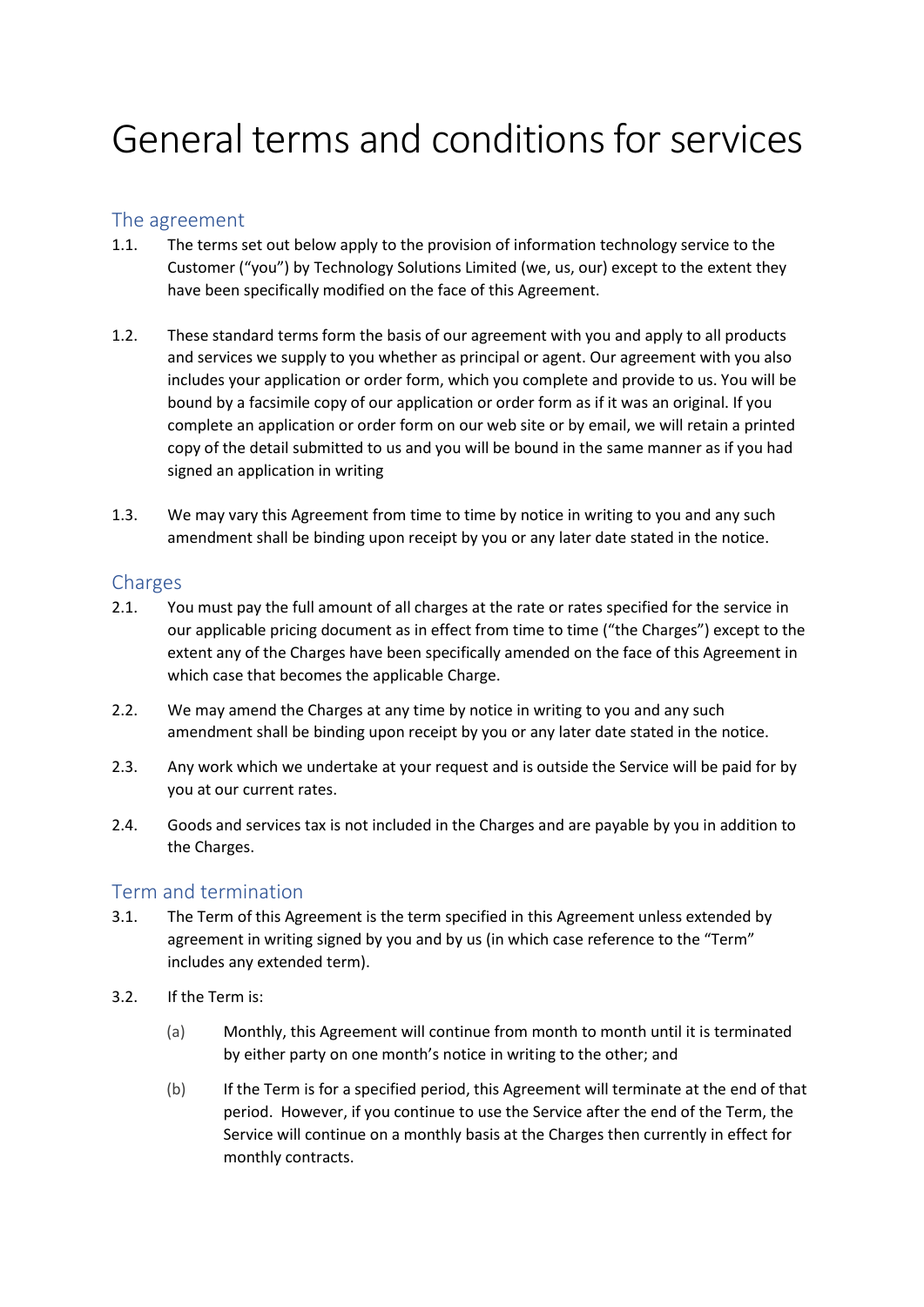- (c) the Charges for some Services are set based on the Term which you have agreed for that Service; and if you give up any Service or terminate this Agreement prior to the expiry of the Term we may charge you (in which case you will be liable to pay) the monthly charges, as specified for that Service, for the period from the date of termination to the expiry of the Term, as compensation to us for the revenue which we would otherwise have expected to receive from you in respect of that Service over the Term.
- (d) Termination and the rights set out in clause 3.2(c) are without prejudice to any other rights or obligations either party may have under this Agreement.

## Payment

- 4.1. You must, without deduction or set off of any kind, pay the Charges for the Service by the 20th of the month following the date of each invoice ("the Due Date").
- 4.2. If you do not pay all Charges by the Due Date, then you will pay:
	- (a) Default interest on all sums owing for the period from the Due Date to and including the date the Charges are paid. The default interest rate will be 2% per annum above the rate charged by our bankers for unsecured overdraft facilities as at the Due Date; and
	- (b) Our legal and other fees and expenses (including costs on a solicitor own client basis) incurred in respect of the recovery of any overdue Charges.
- 4.3 If any sum payable by you under this Agreement remains unpaid for 14 days after the Due Date, we may discontinue the Service without giving notice to you. Discontinuance of the Service will not:
	- (a) Relieve you from having to pay any sum due and owing to us, and will not remove your obligation pursuant to Clauses 2 and 3 to pay the Charges for the Service to the end of the Term; or
	- (b) Restrict any other right or remedy of Technology Solutions.
- 4.4. We shall use its best endeavours to resolve any dispute it may have with you concerning the Charges within 60 days of being advised by you that there is a dispute. You will make payment of all amounts which are not disputed in good faith by the Due Date.

#### **Notices**

- 5.1. A notice shall be deemed to have been validly given if it is in writing (which includes facsimile and e-mail) and is sent to the relevant party at any address, facsimile number or email listed in this Agreement or subsequently notified by either party to the other in writing and shall be deemed to have been duly given or made:
	- (a) If by mail, on the second working day after being posted by mail correctly addressed and stamped;
	- (b) If by hand, on personal delivery to the recipient or to such address; and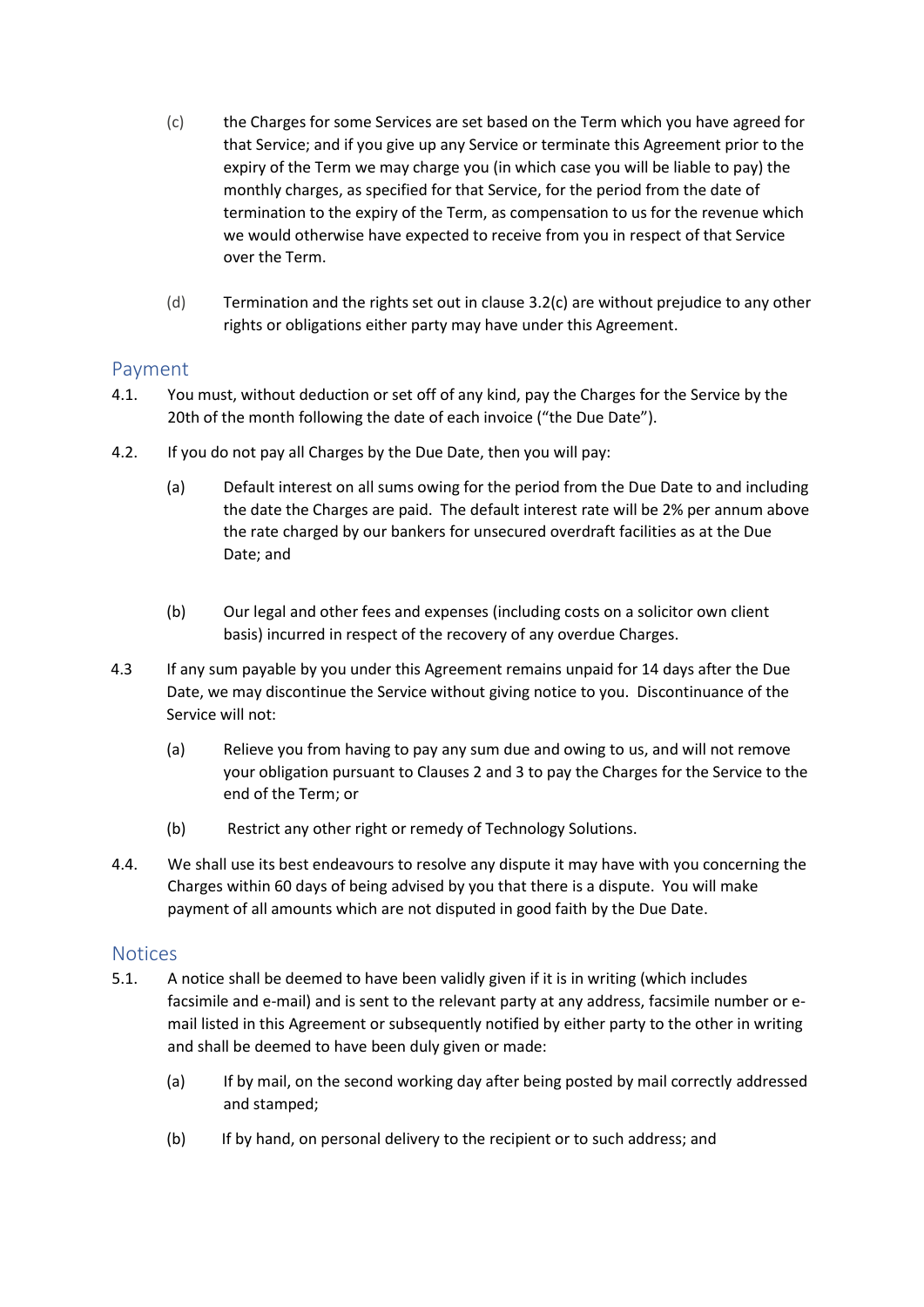(c) If by facsimile or e-mail, when transmitted to the correct number or address with no indication of incomplete transmission to such address,

**PROVIDED THAT** if a notice is given by hand, facsimile or e-mail after 5PM on a working day or on a day which is not a working day it shall be deemed to have been received at 9AM on the next following working day.

5.2. A notice sent by e-mail from a party's e-mail domain that states on its face that it is from a particular person shall be "signed" by that person for the purposes of this Agreement.

#### Consumer guarantees act

- 6.1 You acknowledge that:
	- (a) You are acquiring, or holding yourself out as acquiring, the Services for the purposes of a business; and
	- (b) The provisions of the Consumer Guarantees Act 1993 do not apply to this Agreement.

#### No representations and warranties

- 7.1. We shall not be bound by any representation, warranty, description or condition as to suitability, fitness or otherwise (whether express or implied) except as stated in these Terms or as stated in writing by an authorised officer of Tech Sol.
- 7.2. No dealer, agent, representative or employee is authorised to make any such representations, warranties, descriptions or conditions unless they are in writing and signed by an authorised officer of Technology Solutions.
- 7.3. You acknowledge that you are relying on your own assessment of the Service to be provided.

## Limits of liability

- 8.1. We will attempt to remedy any fault in the Service reported by you as soon as reasonably possible.
- 8.2. Subject to the provisions of this Clause 8, Tech Sol will give a credit to you for a period (if any) during which the Service did not function due to a fault for which Tech Sol is responsible. The credit will be equal to the Charge applicable in relation to the affected Service for the period beginning at the time you notify the fault to Tech Sol until the Service is restored.
- 8.3. No claim may be made by you against us of any kind or nature unless you notify us in writing within 30 days of the date on which the claim first arises.
- 8.4. Except as provided in this Clause 8, we will not be liable to you in any way whatever and however arising (whether in contract, tort, or otherwise, and whether for direct, indirect, consequential or any other type of loss (including loss of profits, claims against by third parties, and any type of loss or damage resulting from failure of the Service)). This limitation also applies to the representations, warranties, descriptions or conditions referred to in Clause 7.